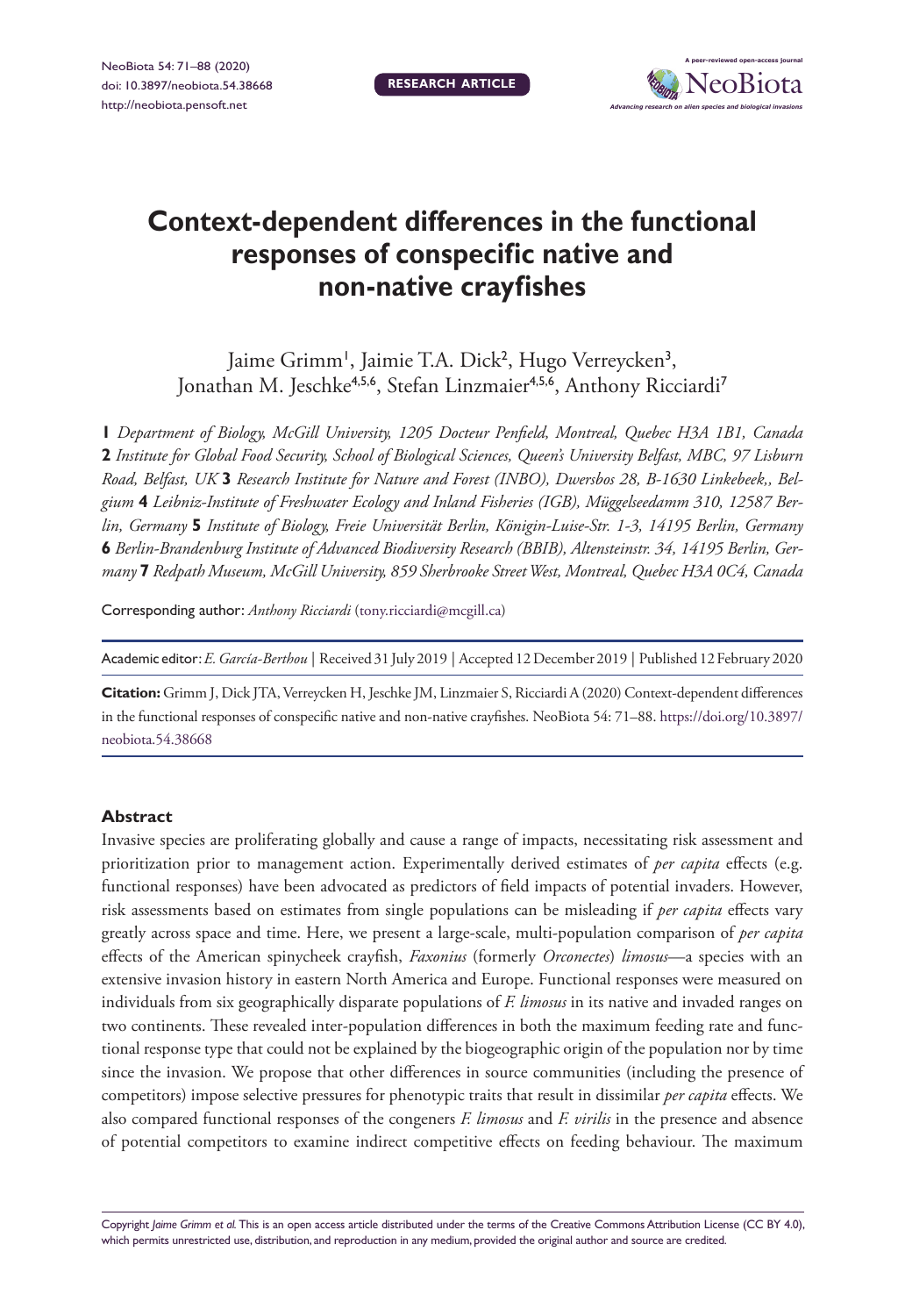feeding rate of *F. limosus*, but not *F. virilis*, was suppressed in the presence of heterospecific and conspecific competitors, demonstrating how the *per capita* effects of these species can differ across biotic contexts. In the competitor-presence experiments, individuals from the invasive population of *F. limosus* consistently had a higher maximum feeding rate than those of the native *F. virilis*, regardless of treatment. Our results caution against invasion risk assessments that use information from only one (or a few) populations or that do not consider the biotic context of target habitats. We conclude that comparative functional responses offer a rapid assessment tool for invader ecological impacts under context dependencies when multiple populations are analyzed.

#### **Keywords**

competition, context dependence, impact, invasive species, maximum feeding rate, risk assessment

## **Introduction**

Invasive species risk assessment is hampered by a lack of quantitative methods for predicting ecological impact (Jeschke et al. 2014). Moreover, predictions are challenged by context-dependent variation in the invader's *per capita* effects and abundance (Ricciardi et al. 2013). Resource consumption is considered a determining factor affecting an invader's success and ecological impact (Catford et al. 2009; Ricciardi et al. 2013), and high-impact invaders appear more efficient at using key resources than their noninvasive counterparts (Carlsson et al. 2004; Rehage et al. 2005; Morrison and Hay 2011; Dick et al. 2013). Therefore, the relationship between an invader's consumption rate and prey density – i.e. its functional response (FR) – has been proposed as a universal measurable trait that predicts key elements of invasibility and impact (Dick et al. 2017a; but see Vonesh et al. 2017 and Dick et al. 2017b). A comparison of FR offers a standardized estimate of the *per capita* effect (e.g. maximum feeding rate) of study populations to help explain and predict differences in impacts across populations, species, and environment contexts (Haddaway et al. 2012; Dick et al. 2013; Alexander et al. 2014; Barrios-O'Neill et al. 2014; Iacarella et al. 2015a, 2015b). Further information is derived from the shape of plotted FR data, most often characterized by so-called Type II or Type III curves, which indicate whether the predator-prey dynamic is likely to be destabilizing or stabilizing, respectively (Alexander et al. 2012; Dick et al. 2013); Type I curves are mainly observed in filter feeders and rarely in other consumers, as such a relationship only exists when handling does not interfere with searching for resources such as prey (Holling 1959; Jeschke et al. 2014). Previous experiments using a comparative FR approach have demonstrated higher *per capita* effects for invaders compared to trophically or taxonomically similar native or non-invasive species and were also able to predict impacts on prey populations observed in the field (Dick et al. 2013; Alexander et al. 2014).

Few studies have tested whether *per capita* effects are conserved across populations of congeners or conspecifics (e.g. Boets et al. 2019; see review by Jeschke et al. 2014). Although conspecific individuals share traits that contribute to their success and impact as invaders, population traits could differentiate after periods of isolation and, as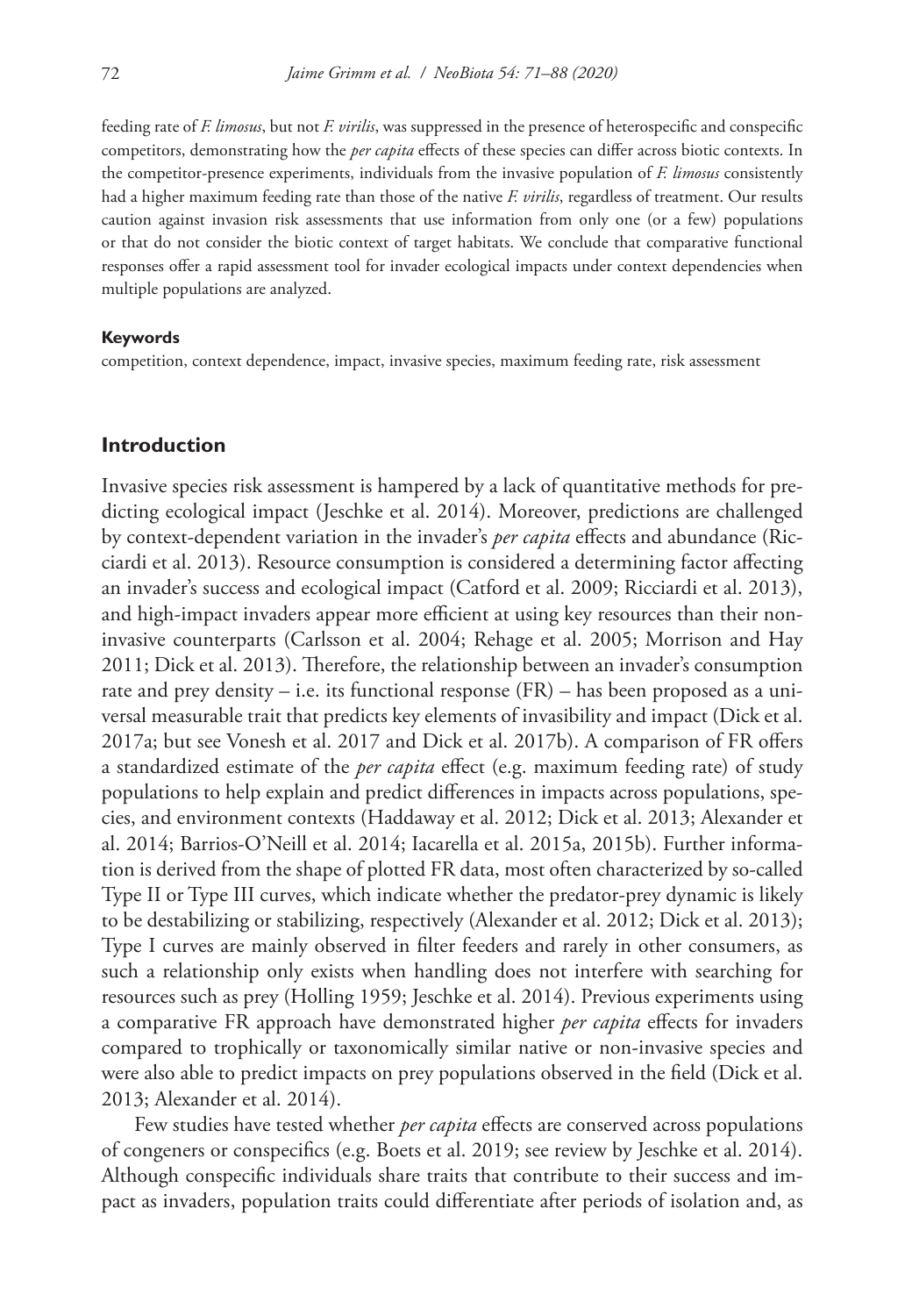a result, produce different impacts (Tsutsui et al. 2003; Dlugosch and Parker 2008; Vellend et al. 2009; Lockwood et al. 2013; Evangelista et al. 2019). Important insights into such variation can be derived from distributed experiments, in which standardized, controlled protocols are employed across a wide geographic range (Fraser et al. 2013; Borer et al. 2014). For example, a study by Dick et al. (2013) examined the FR of invasive bloody red mysid shrimp (*Hemimysis anomala*) in invaded ranges in Quebec and Northern Ireland. While the invader's *per capita* effects were consistently greater than native mysids, they differed between study populations (maximum feeding rate of 1.82 *Daphnia pulex*/hour in Northern Ireland versus 3.39 *D. pulex*/hour in Quebec) (Dick et al. 2013), possibly reflecting differences in experimental handling, animal care, or population traits. This finding raises the question of how variable FR is across conspecific populations and ecological contexts. It has been hypothesized that sources of variation in *per capita* effects include biogeographic (native/non-native) origin (Rehage et al. 2005; Paolucci et al. 2013), time since invasion (Iacarella et al. 2015a, 2015c; Evangelista et al. 2019), and community structure (Hayes et al. 2009).

Here, in two sets of experiments we measured the *per capita* effects of the American spinycheek crayfish *Faxonius* (formerly *Orconectes*) *limosus* and the virile crayfish *F. virilis*, both of which have extensive invasion histories (Henttonen and Huner 1999; Souty-Grosset et al. 2006; Taylor et al. 2007) but are also threatened in parts of their native ranges by introduced congeners (Dubé and Desroches 2007; Swecker et al. 2010). We compared the FR of geographically disparate populations of *F. limosus* in its native and invaded ranges. To assess the role of biotic context in mediating impacts, we also compared the maximum feeding rates of *F. limosus* and *F. virilis* in the presence of heterospecific and conspecific competitor signals. We predicted that the FR (curve type and maximum feeding rates) would differ significantly between conspecific populations of *F. limosus*, owing to divergence of population traits. Additionally, we tested the hypothesis that invasive populations have a greater maximum feeding rate, and thus impact (Dick et al. 2013), based on the premise that crayfish have increased growth rates – and thus greater energetic demands – in their invaded range than native conspecifics (Pintor and Sih 2009; Sargent and Lodge 2014). Finally, we predicted that the *per capita* effects would be reduced in the presence of a perceived competitor, owing to feeding activity being inhibited by agonistic interactions.

#### **Methods**

#### **Animal collection and care**

Experiments were conducted in climate-controlled facilities at Queens University Belfast (UK) and McGill University (Canada) to ensure environmental conditions were constant throughout trials. In the summers of 2016 and 2017, *F. limosus* were collected from two native populations (hereafter designated by *N*; Quinebaug River, Massachusetts: 42°06'32"N, 72°07'25"W; Panther Pond, Maine: 43°54'04"N, 70°27'55"W)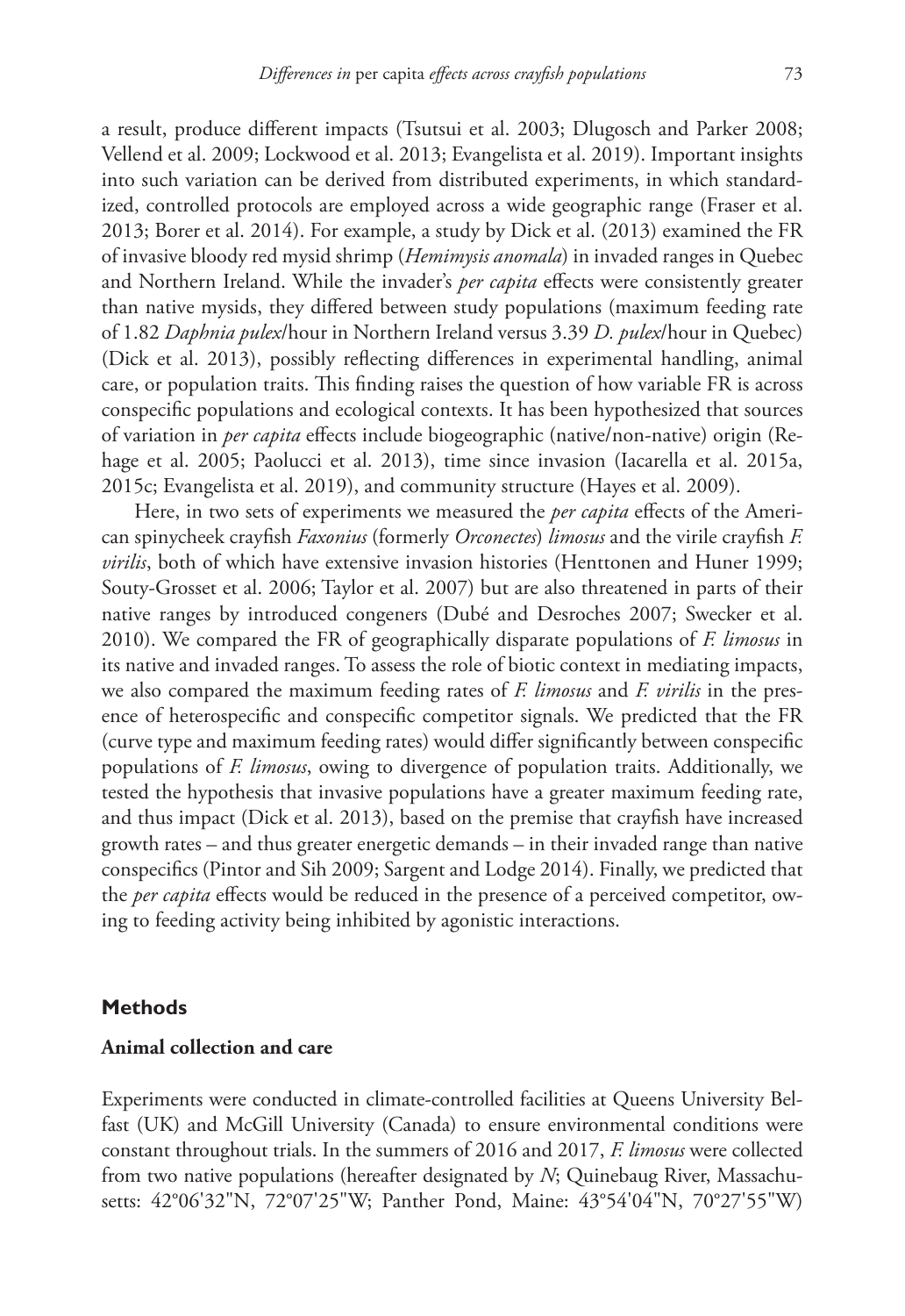and four invasive populations (hereafter designated by *I*; St Lawrence River, Quebec: 46°09'22.81"N, 72°59'54.85"W; St Croix River, New Brunswick: 45°37'01"N, 67°25'35"W; Lake Müggelsee, Germany: 52°26'54"N, 13°38'55"E; Albert Canal, Belgium: 50°56'34"N, 5°29'27"E). Crayfish collected from European sites were transported overnight by courier to Queen's University Belfast. North American populations were transported by research vehicle from the field site to McGill University within 2–48 h of collection. The population of *F. limosus* from the St Lawrence River (*I*) was used first in distributed experiments and then in competitor-signal experiments three months later. Individuals of *F. virilis* used in competitor-signal experiments were collected from Blue Chalk Lake(*N*) in Dorset, Ontario (45°11'55"N, 78°56'20"W). For competitor-signal experiments, subjects were held in communal aquaria with up to five other individuals for three months prior to experiments. All crayfish collected from their invasive range were done so in areas where no other crayfish species currently co-exist. In contrast, those collected in their native ranges were from sites with sympatric crayfish species.

Crayfish were introduced to holding tanks at 18 °C immediately upon arrival and allowed to acclimate for at least one week prior to the start of experiments. Individuals were housed at low densities with ample shelter to mitigate territorial and aggressive behaviour (Reynolds et al. 2013) and they were fed a diet of sinking shrimp pellets. Aquaria maintenance included weekly water changes (25–50%, depending on tank size and crayfish density) and biweekly water quality testing. Given that *Faxonius* spp. are more active at night (personal observation), experimental animals were acclimated to a reversal of their usual 12:12 hour light:dark regime over a period of 96 h, following Alexander et al. (2012).

Low sample sizes of *F. limosus* obtained in the St Lawrence River(*I*) required that some individuals from this population be used in more than one trial, but each individual was tested only once at each density and in a maximum of three trials. To track individual identity, each crayfish was tagged with visible implant elastomer tags – a method that has been shown to have high tag retention rates and no influence on crayfish growth rates or mortality (Clark and Kershner 2006; Buřič et al. 2008).

#### **Experimental designs**

#### Distributed experiments

All experiments were completed by the same researcher to minimize handler variation that often occurs in spatially distributed experiments coordinated among multiple research groups (Fraser et al. 2013; Dick et al. 2013). FR trials were conducted at ambient temperatures of 18 °C in opaque experimental tanks (61 cm  $\times$  35.5 cm filled with 10.8 L of water, and no substrate), and provided with a single PVC pipe as shelter (~12 cm length, 5 cm diameter). Experiments allowed for prey depletion, potentially underestimating the attack rate. However, the type of FR curve, handling time and maximum feeding rates remain uninfluenced by this procedure (Alexander et al. 2012).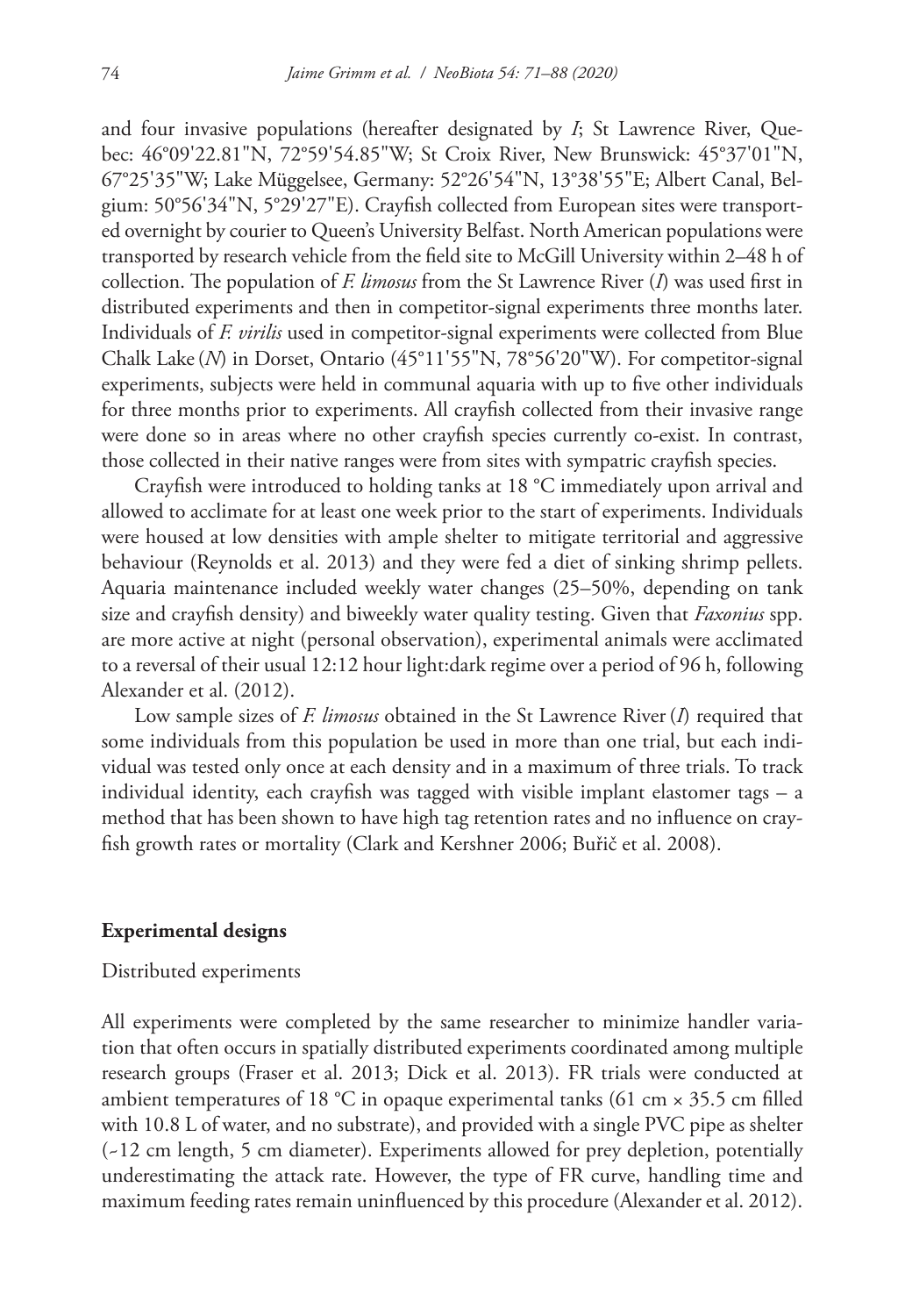Owing to natural variation in body size (carapace length) among populations of *F. limosus* crayfish and the low sample sizes available, no attempt was made to size-match individuals; instead, crayfish representing the estimated median size of individuals within each source population were used (see Suppl. material 1). Crayfish were introduced into experimental tanks 24 h prior to the beginning of experiments and were not fed during this period to standardize hunger levels. Following acclimation, each individual was randomly assigned one of 11 prey density treatments  $(3, 4, 5, 7, 10, 15, 20, 25, 30,$ 40 or 50 gammarid amphipod individuals of *Gammarus pulex* in the UK and *Gammarus fasciatus* in North America). In addition, one control treatment at each prey density was conducted in the absence of a crayfish to account for potential mechanisms of prey death other than crayfish predation. Experiments were run for 6 h in the dark, after which the crayfish were removed from experimental tanks and the remaining gammarids counted to determine the number of prey consumed. This procedure was replicated three times for each crayfish population (*n* = 33, plus controls for each population). Following each trial, crayfish were blot-dried and weighed, and their carapace length was measured.

#### Amphipod prey activity levels

We did not have access to a gammarid prey species common to both the UK and eastern North America (NA); therefore, it was necessary to account for differences in body size (length) and activity levels of a subsample (*n* = 30) of *Gammarus* spp. from each region. Activity level was measured at 18 °C by placing an individual amphipod into a petri dish filled with 1 cm of dechlorinated tap water, allowing the individual to acclimate for 90 s, and then counting the number of times it crossed the center of the dish in 60 s (Maynard et al. 1998).

## Competitor-signal experiments

This second set of FR experiments took place between February 10 and April 18, 2017, and consisted of six experimental treatments using the two crayfish species in a full factorial design, plus predator-free controls (Table 2). Experiments featured 'focal' and 'competitor' crayfish(es) that occupied a shared experimental arena but had minimal physical contact. Experimental conditions were identical to those of the distributed FR experiments, except that the addition of a lidded container with 1cm holes in each side was included in the experimental arena. The focal crayfish wandered freely in the experimental chamber and could access the shelter, while the competitor crayfish was confined to the secondary container. The container holes were large enough to allow crayfish antennae and claws to pass through, but the competitor was unable to access the prey.

The focal and competitor crayfish were introduced to the experimental chamber simultaneously, 24 h before the beginning of the trial. The beginning of the trial was signalled by the introduction of defrosted bloodworms (Diptera, Chironomidae, *Chironomus*) to the experimental chamber, in each of the following prey densities: 15, 20, 25, 30, 40, 50, 60, 70, 80, 100, and 120 individuals. Trials lasted 6 h in the dark and allowed for prey depletion. Each of the 11 densities in each treatment was replicated in triplicate (*n* = 33 for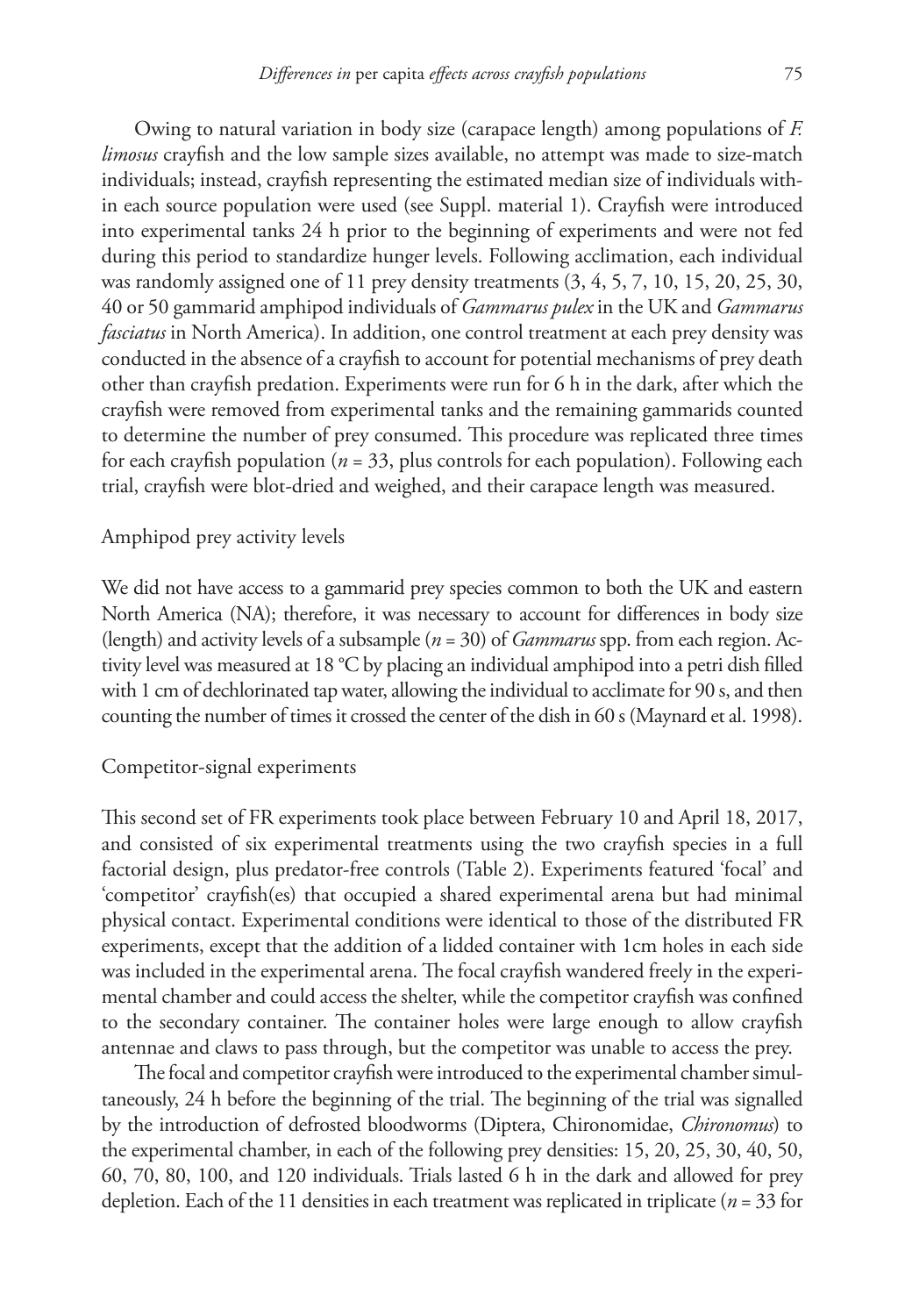each of the six experimental treatments, plus one replicate at each density as a predator-free control). After each trial, crayfish were blot-dried and weighed, and their carapace length measured. The remaining prey were counted to determine the number attacked during the trial. Prey were scored as 'attacked' if at least part of the worm had been eaten (determined by fragmented worms and loss of colour caused by draining of hemolymph). Owing to insufficient numbers of experimental animals, individual crayfish were re-used in trials up to 10 times, but never re-used twice at the same density, regardless of treatment.

#### **Statistical analysis**

#### Model selection and fitting

All analyses were completed using R (version 3.2.4). As is appropriate for prey nonreplacement designs, FR was modeled using the Random Predator Equation (Rogers 1972) for Type II curves and Hassell's equation (Hassell et al. 1977) for Type III curves, following Alexander et al. (2012) and Iacarella et al. (2015a). Model selection was conducted using three methods outlined by Pritchard et al. (2017). The best fit model was selected for each population (distributed experiments) and experimental treatment (competitor-signal experiments), based on consensus of selection methods. Best-fit models were fit to FR data via maximum likelihood estimation (see Suppl. material 2).

#### Model comparisons

To compare the fitted FR curves among populations and experimental treatments, the data were bootstrapped (*n* = 999) to produce 95% confidence intervals (CI) on the fit. Using this method, we may statistically compare models between populations by simply observing the overlap, or lack of, between model CIs (Pritchard et al. 2017). In addition, the *frair\_compare* function of the FRAIR package was used to compare the difference in handling time (*h*) estimates between populations, but is limited to comparing those that are fit by the same model type (Pritchard et al. 2017). An overall assessment of differences between model parameters can also be achieved by observing overlap between 95% CIs, as with full model comparisons. The effect of crayfish size (carapace length and weight) on maximum feeding rate and proportion of prey killed was tested using linear models (linear regression for each population). Sex-related effects were also assessed for each population using *t*-tests to compare the proportion of prey consumed between sexes.

#### **Results**

#### **Distributed experiments**

Functional responses differed among populations by maximum feeding rate and curve type. The responses of populations from Lake Müggelsee (*I*), Albert Canal (*I*), and the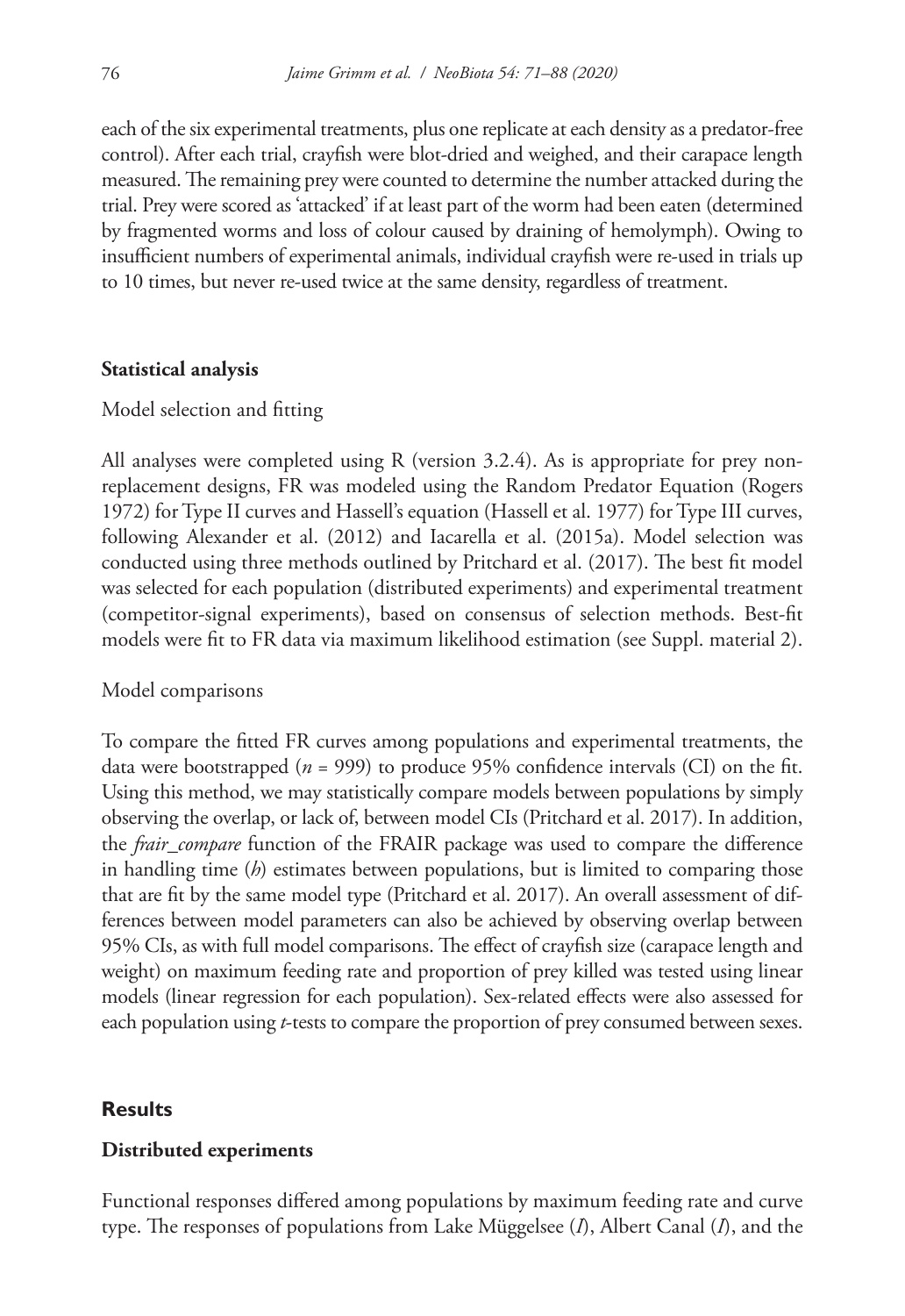

**Figure 1.** Functional response curves with bootstrapped 95% confidence intervals (shaded regions) for *F. limosus* from native and invasive populations. Lines represent the best fit model for each population (Type II or Type III). *n* = 33 for each population.

**Table 1. (a)** Comparisons between handling time (*h*) parameters for populations fit with Type II curves. *Δh* represents the difference (*Δ*) in *h* between the two populations' model fits. (\*) represents a significant difference to the standard  $\alpha = 0.05$ . (b) Comparison between *h* parameters for populations fit with Type III curves.

|     | Fit 1                    | Fit 2                 | $\Delta b$ (h) | p-value   |
|-----|--------------------------|-----------------------|----------------|-----------|
|     | (a) Lake Müggelsee $(I)$ | Albert Canal $(I)$    | 0.016          | 0.76      |
|     | Lake Müggelsee $(I)$     | St. Croix River $(I)$ | 0.17           | $0.0012*$ |
|     | Lake Müggelsee $(I)$     | Quinebaug River (N)   | 0.075          | 0.24      |
|     | Albert Canal (1)         | St. Croix River (1)   | 0.15           | $0.0087*$ |
|     | Albert Canal (1)         | Quinebaug River (N)   | 0.058          | 0.39      |
|     | St. Croix River $(I)$    | Quinebaug River (N)   | $-0.096$       | 0.16      |
| (b) | St. Lawrence River (1)   | Panther Pond (N)      | 0.21           | $0.02*$   |

Quinebaug River (*N*) were best fitted by a Type II curve, while those of remaining populations were best fitted by a Type III curve (Fig. 1). Bootstrapped 95% confidence intervals indicated significant overlap in model fits and maximum feeding rates among the populations, regardless of whether the population was native or invasive (Fig. 1); however, parameter comparisons using the *frair\_compare* function indicate a significantly greater maximum feeding rate (lower handling time, *h*) for the population of *F. limosus* from the St Croix River (*I*) than either the Lake Müggelsee (*I*) or Albert Canal (*I*) populations. Similarly, the Panther Pond (*N*) population exhibited a greater maximum feeding rate than the St Lawrence River (*I*) population (Table 1).

Crayfish predation was the principal source of prey death in experimental trials, as indicated by high survival rates in control treatments (across all populations, controls exhibited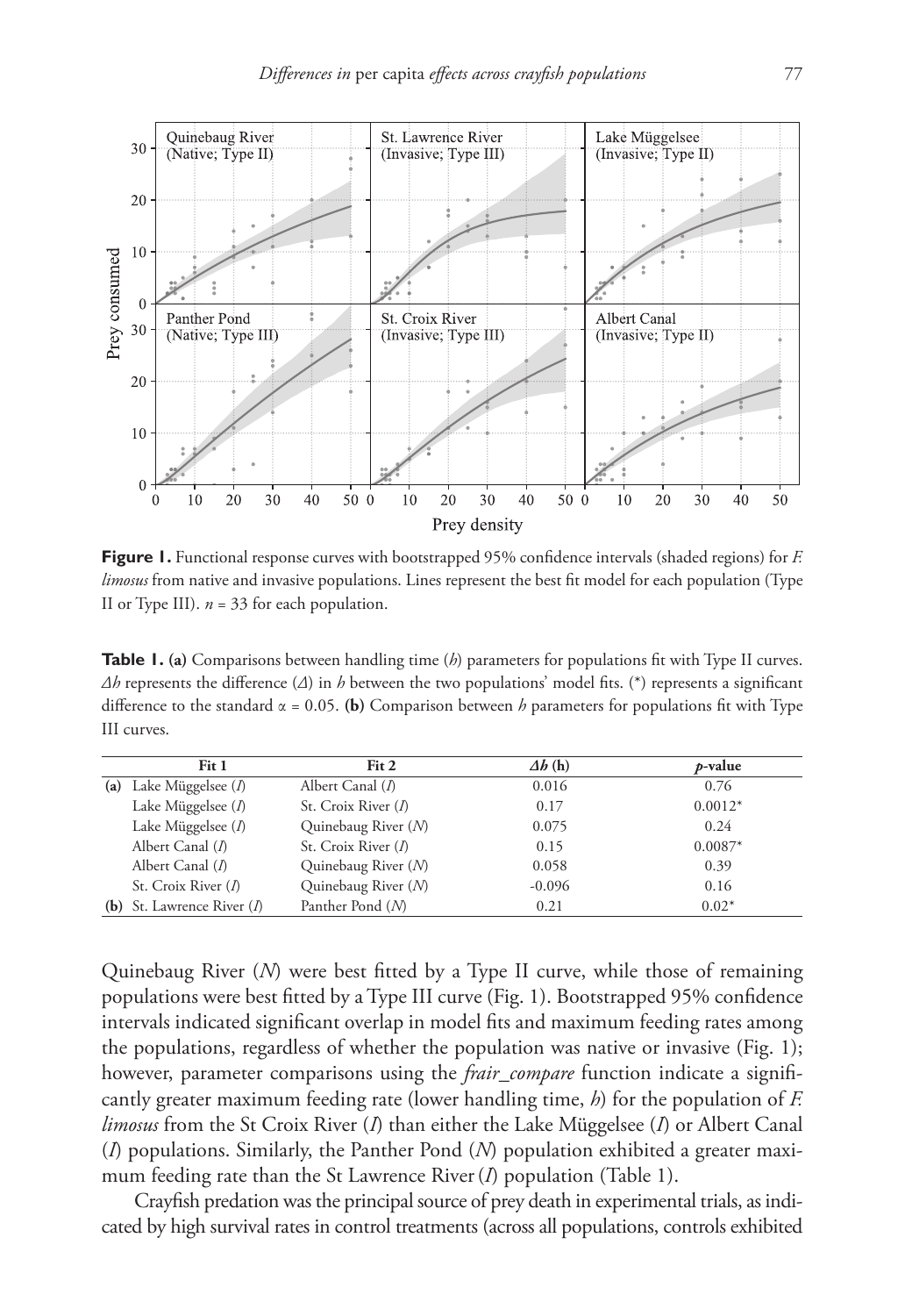**Table 2.** Treatments for functional response experiments in which the focal crayfish was allowed to roam freely in the experimental chamber with access to prey and shelter, while the perceived competitor crayfish was confined to a porous container within the experimental chamber. L = *F. limosus* alone, LL= *F. limosus* with an *F. limosus* competitor, LV = *F. limosus* with an *F. virilis* competitor, V = *F. virilis* alone, VL= *F. virilis* with an *F. limosus* competitor, and VV = *F. virilis* with an *F. virilis* competitor. Sample size, *n* = 33 in the first six experimental treatments and  $n = 11$  for the control treatment.

| <b>Treatment</b> | Focal species | <b>Competitor</b> species |
|------------------|---------------|---------------------------|
| V                | F. virilis    |                           |
| L                | F. limosus    |                           |
| <b>VV</b>        | F. virilis    | F. virilis                |
| LL               | F. limosus    | F. limosus                |
| LV               | F. limosus    | F. virilis                |
| VL               | F. virilis    | F. limosus                |
| Control          |               |                           |

99.98% survival of prey during 6-hour experimental trials). Overall, maximum feeding rates declined with mean crayfish size and weight (linear models; carapace length:  $F_{14}$  = 10.83,  $p = 0.030$ , weight:  $F_{14} = 10.40$ ,  $p = 0.032$ ), but the size effects on prey consumption varied among populations. The proportion of prey consumed increased with crayfish size for the Panther Pond population (*N*) (linear models; carapace length:  $F_{1,31} = 4.36$ , p=0.048, adjusted  $r^2$  = 0.09, weight:  $F_{1,31}$  = 6.91,  $p$  = 0.013, adjusted  $r^2$  = 0.16), but decreased with crayfish weight for the Albert Canal population (*I*) (linear model;  $F_{1,31} = 4.68$ ,  $p = 0.038$ , adjusted  $r^2$  = 0.10). Female crayfish from the Quinebaug River population consumed a marginally greater proportion of prey (*t*-test;  $t_{28} = 2.45$ ,  $p = 0.021$ ) than males. No differences in prey consumption were detected between crayfish sexes in other populations.

#### **Amphipod prey activity levels**

Amphipods used as prey in FR experiments in the UK (*G. pulex*; mean size  $\pm$  SE = 6.67 mm ± 0.50) and North America (*G. fasciatus*; 6.10 mm ± 0.48) did not differ in size (Mann-Whitney U Test;  $W = 560.5$ ,  $p = 0.091$ ). However, North American prey were significantly more active than UK prey, crossing the centre of the disk an average of 5.7 times per minute (SE = 1.8) while *G. pulex* in the UK crossed an average of 3.7 times per minute (SE = 1.1) (Mann-Whitney U Test;  $W = 624$ ,  $p = 0.0098$ ).

#### **Competitor-signal experiments**

The maximum feeding rate of *F. limosus* was suppressed in the presence of conspecific and heterospecific competitors, whereas the handling time (and thus, maximum feeding rate) of *F. virilis* was unaffected (Fig. 2, Table 3). However, despite apparent inhibition in the presence of competitors, *F. limosus* consistently exhibited a significantly higher maximum feeding rate than that of *F. virilis* (Fig. 2). All treatments were best fitted by Type II curves.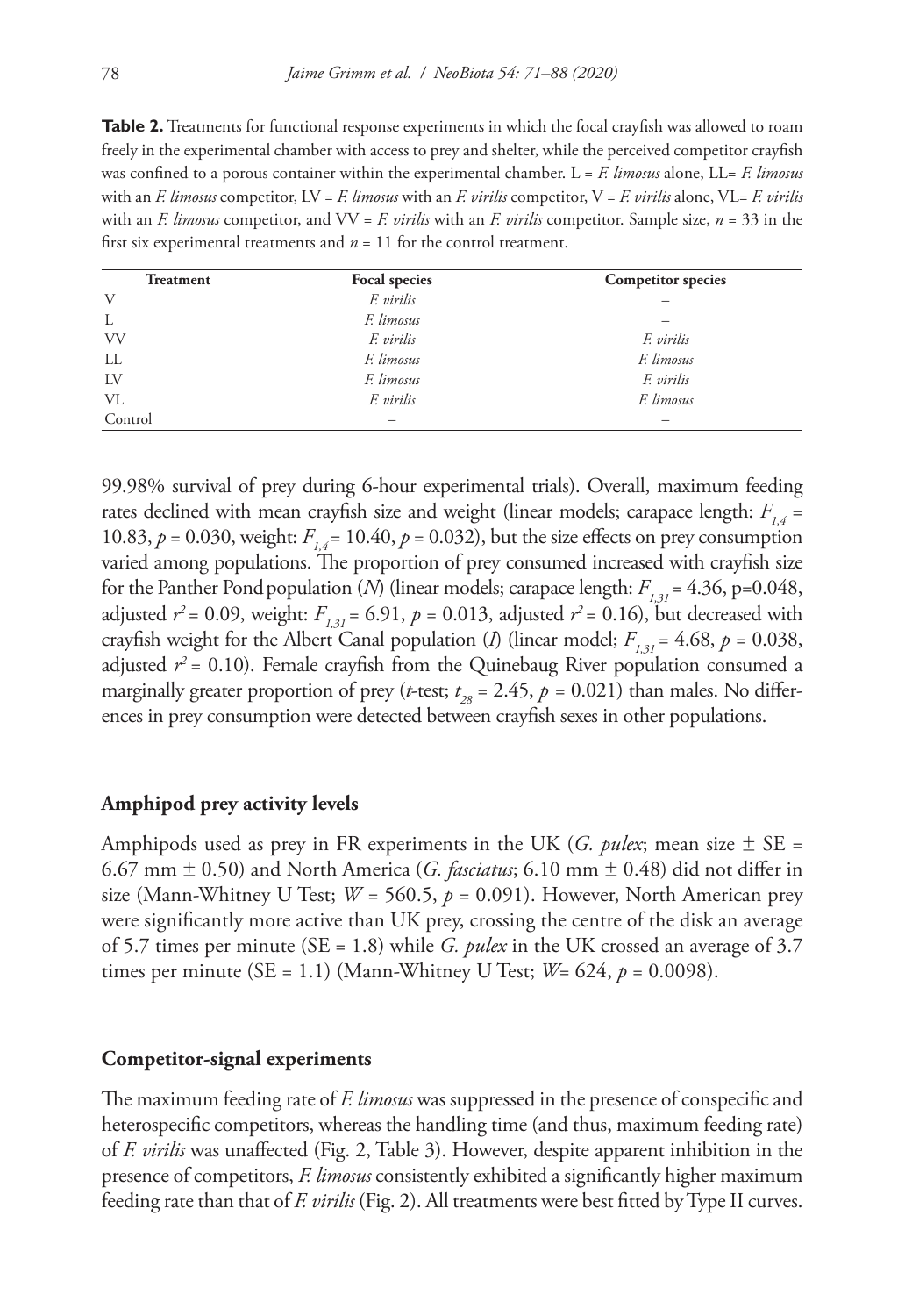

**Figure 2.** Maximum feeding rate (MFR) calculated for each treatment in the competitor-signal experiments (1/*hT*, where *h* is estimated handling time and *T* is experimental duration). Treatment codes represent the focal and competitor crayfish species in each treatment – L = *F. limosus* alone, LL = *F. limosus* with an *F. limosus* competitor, LV = *F. limosus* with an *F. virilis* competitor, V = *F. virilis* alone, VL = *F. virilis* with an *F. limosus* competitor, and VV = *F. virilis* with an *F. virilis* competitor. *F. limosus* used in these experiments came from an invasive population, whereas *F. virilis* came from a native population. Bars indicate the standard errors of the MFR calculated by propagating the model fit standard error given for *h* for each treatment. Differences in letters above error bars indicate significant differences (α = 0.05) between treatments. *n* = 33 for each treatment.

| Fit 1     | Fit 2     | $\Delta b$ (h) | $p$ -value  |
|-----------|-----------|----------------|-------------|
| L         | <b>VV</b> | 0.012          | $< 0.0001*$ |
| L         | VL        | $-0.069$       | $< 0.0001*$ |
| V         | L         | 0.062          | $0.00024*$  |
| LL        | VL        | $-0.048$       | $0.00038*$  |
| VL        | LV        | 0.041          | $0.0015*$   |
| <b>VV</b> | LL        | 0.035          | $0.0028*$   |
| <b>VV</b> | LV        | 0.029          | $0.011*$    |
| V         | LL        | 0.040          | $0.015*$    |
| L         | LV        | $-0.028$       | $0.025*$    |
| V         | LV        | 0.034          | $0.036*$    |
| L         | LL        | $-0.021$       | 0.095       |
| <b>VV</b> | VL        | $-0.013$       | 0.32        |
| LL        | LV        | $-0.0063$      | 0.60        |
| V         | VL        | $-0.0072$      | 0.68        |
| V         | <b>VV</b> | 0.0054         | 0.74        |

**Table 3.** Comparisons between handling time (*h*) parameters for populations fit with Type II curves. *Δh* represents the difference (*Δ*) in *h* between the two treatments' model fits. (\*) represents a significant difference to the standard  $\alpha = 0.05$ .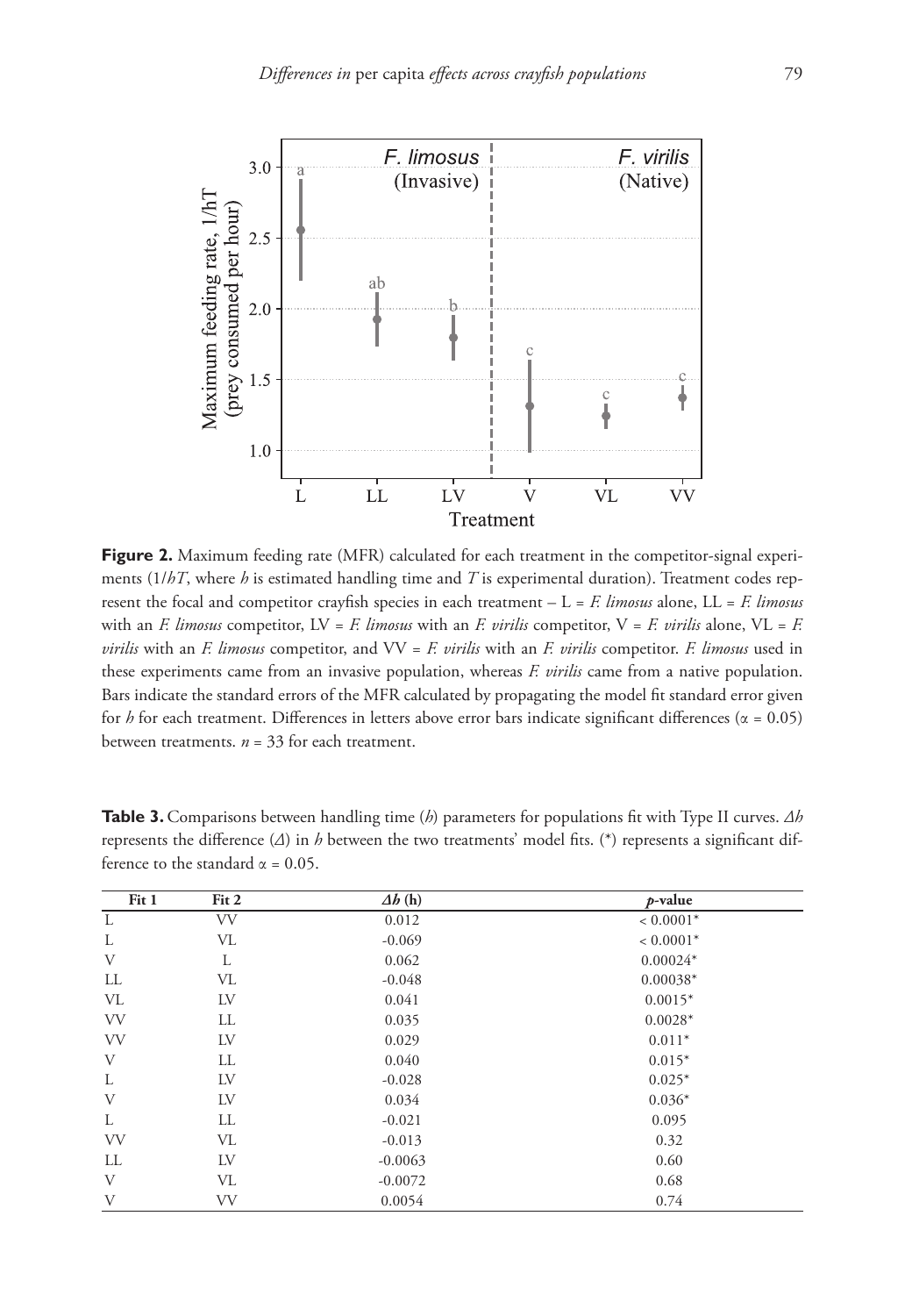Despite significant size differences between *F. limosus* and *F. virilis*, carapace length and crayfish weight were not significant predictors of maximum feeding rate (linear models; carapace length:  $F_{14} = 0.055$ ,  $p = 0.83$ ; weight:  $F_{14} = 0.059$ ,  $p = 0.82$ ).

#### **Discussion**

Our study demonstrates intraspecific variation in the *per capita* effects of conspecific populations. The *per capita* effects of *Faxonius* crayfishes differed across geographically disparate populations and different biotic contexts. Despite large confidence intervals on model fits, we detected differences in both FR curve type and maximum feeding rates between conspecific populations of *F. limosus* (Fig. 1, Table 1). The source of differences remains to be determined, but we are confident that it is not an artifact of our experimental design, because in addition to the implementation of standardized protocols and controls in experimental procedures, handler variation was minimized by having the same individual researcher responsible for all animal care and experiments. In addition, crayfish were selected to represent the median population size and therefore representative of true population differences. Nevertheless, there was no consistent relationship between crayfish body size and maximum feeding rates, nor between crayfish sex and the proportion of prey consumed. Finally, differences in amphipod activity level did not explain variation in maximum feeding rates, as demonstrated by remarkably similar maximum feeding rates found between the European (*I*) and St Lawrence River (*I*) populations which were supplied different gammarid prey species. The most discordant maximum feeding rates were amongst populations within North America, which were supplied with a common prey species.

Our prediction that invasive populations of *F. limosus* would have greater maximum feeding rates than native populations was not supported, perhaps owing to an insufficient number of populations studied. There are numerous potential explanations for differences among *per capita* effects of populations, including differences in resident community composition (Barrios-O'Neill et al. 2014; Médoc et al. 2015; Wasserman et al. 2016), time since invasion (Iacarella et al. 2015a, 2015c; Yokomizo et al. 2017; Evangelista et al. 2019) and abiotic conditions (Eggleston 1990; Alexander et al. 2012; Iacarella et al. 2015b), but we were unable to determine the cause in our distributed experiments. In mesocosm experiments, Evangelista et al. (2019) found contrasting ecological impacts amongst individuals from four invasive populations of red swamp crayfish (*Procambarus clarkii*) and thus demonstrated that even geographically-close populations can vary in intraspecific trait variability, consistent with studies showing trait differences amongst individuals across a single expanding population (e.g. Iacarella et al. 2015a). They found that crayfish from the most recently invaded lakes in their study had the greatest impacts on ecosystem processes.

Our populations were sourced from locations with differing biotic contexts: all invasive populations from Europe and Canada were collected from sites where no other crayfish species were detected, whereas native populations collected from the USA were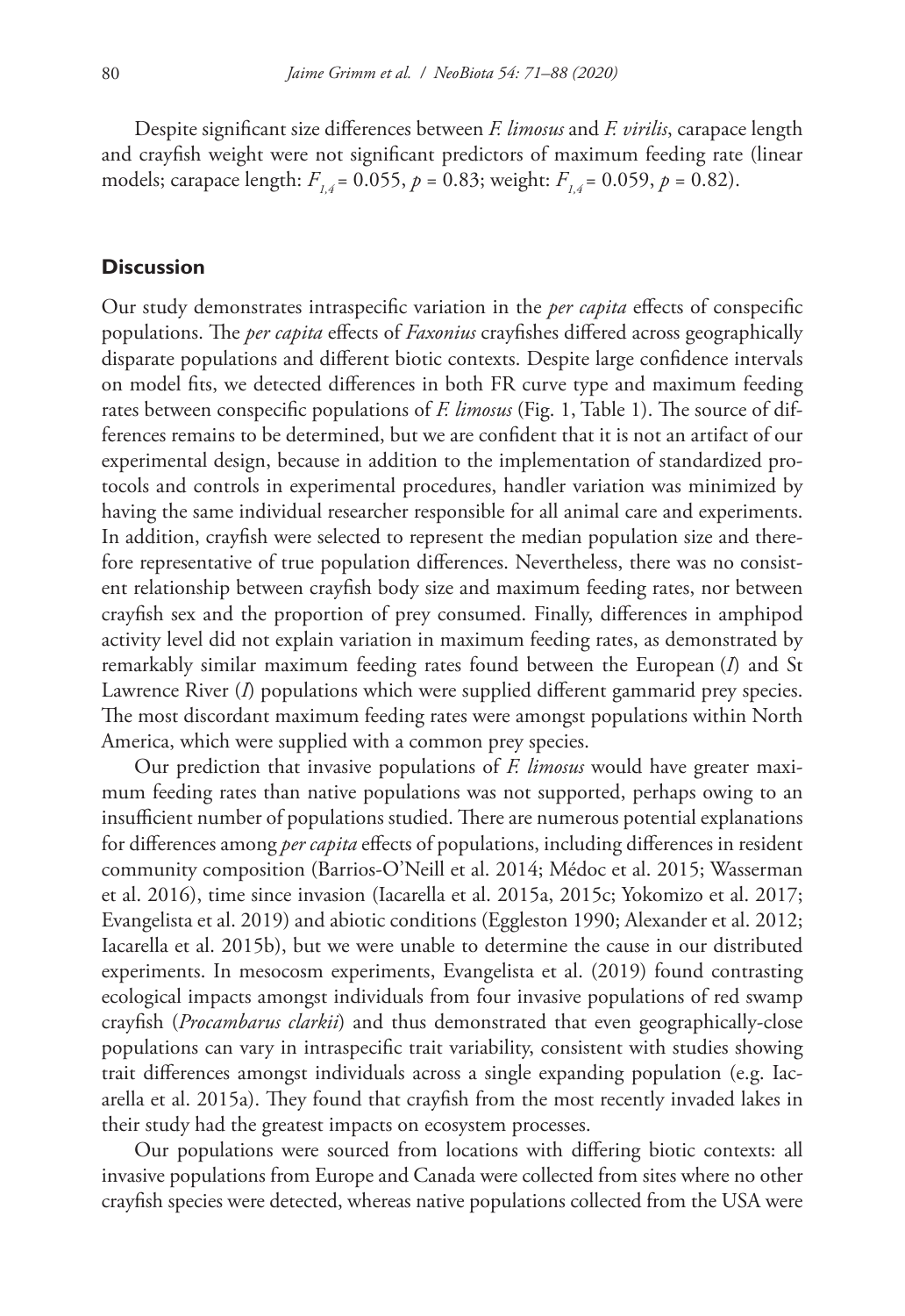found in sympatry with congeners. Hayes et al. (2009) demonstrated that *F. virilis* from populations sympatric with *F. rusticus* (30 years of coexistence) grew faster and were more aggressive towards the congener than naïve populations of *F virilis*. Conversely, Pintor et al. (2008) found that invaders from sites without a congeneric competitor were bolder, more voracious and more aggressive towards congeners relative to those from sites with competitor crayfish; they postulated that this trend was due to differences in prey densities between sample sites, with more aggressive crayfish hailing from low prey density sites. However, trends in our data could not be explained by sympatry with congeners and, owing to the correlation of biotic context and invasive status (all invasive populations were allopatric to other crayfish species) in our study, we are unable to disentangle possible effects. Increasing the scope of conspecific populations studied should allow for more power to test for hypothesized trends and improve predictions.

#### **Biotic context mediates** *per capita* **effects**

Our competitor-signal experiments tested the influence of biotic context on *per capita*  effects of invasive species and found that closely related species differ in their response to the presence of competitor signals. Invasive *F. limosus* adjusted its feeding behaviour in the presence of conspecific and heterospecific competitor signals, whereas native *F. virilis* did not (Fig. 2). However, even where the maximum feeding rate of *F. limosus* is suppressed, it still exceeds that of the native, consistent with the resource consumption hypothesis (Dick et al. 2013; Ricciardi et al. 2013). This result suggests that *F. limosus* can have a greater impact on prey populations than *F. virilis* where the two species are sympatric; but as demonstrated, impact differs between *F. limosus* populations. Therefore, conclusions on the potential species impacts cannot be reliably drawn from estimates from only one population. We tested individuals from a population of *F. virilis* that was sympatric with a native congener (*F. propinquus*), whereas our *F. limosus* population was allopatric. We hypothesize that the suppression of feeding rates resulted from intimidation by adversarial crayfish, the effect of which could dampen over time as dominance hierarchies are established and agonistic interactions decline (Goessmann et al. 2000). Thus, a likely explanation for the unaffected feeding rate of *F. virilis* in the presence of a competitor is that individuals from this population are accustomed to the presence of other crayfishes.

For *F. limosus*, the presence of congeners can trigger individuals to trade off foraging effort with shelter protection. Access to suitable shelters is crucial for crayfish survival by enhancing predator avoidance, facilitating successful moulting, and reducing the frequency and intensity of agnostic interactions with other individuals (Nyström 2005, Hirsh et al. 2016, Lele and Pârvulescu 2017). Previous studies have demonstrated the superior ability of invasive crayfishes to evict natives and co-opt shelters for themselves (Lele and Pârvulescu 2017), aided by increased aggression (Klocker and Strayer 2004). Therefore, a reduced maximum feeding rate could have been the result of *F. limosus* sacrificing foraging opportunities to maintain possession of shelter in the presence of a perceived competitor. A competitor signal might have triggered increased aggressive or territorial behaviour in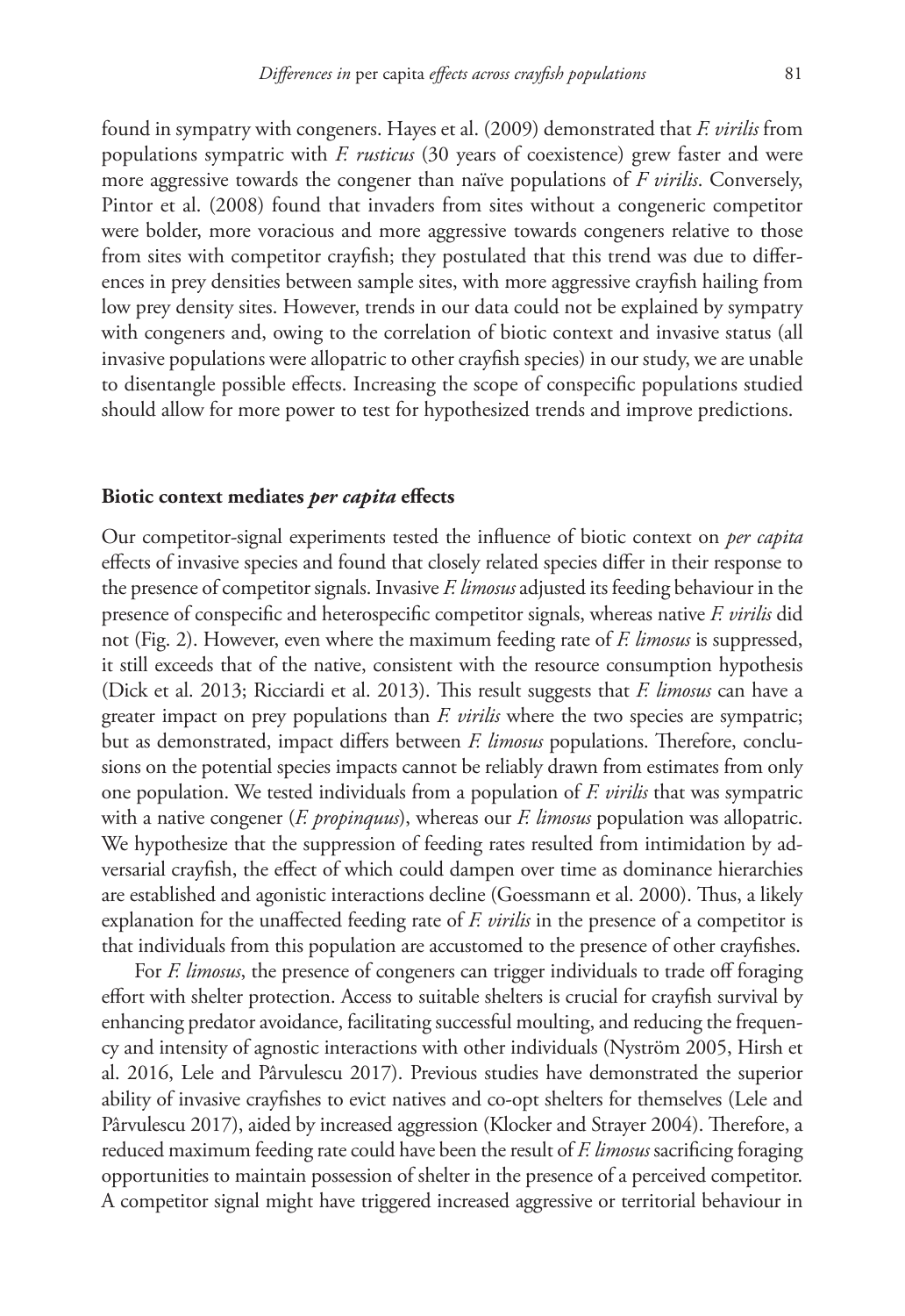*F. limosus* at the expense of sacrificing its foraging effort. We did not make observations throughout the trial and so cannot confirm these behaviours. In contrast, the lack of a behavioural change in *F. virilis* in the presence of competitors might also be explained by shelter usage; Garvey et al. (1994) examined interspecific competition for shelter among congeneric *Faxonius* crayfishes and determined that among the three species studied, *F. virilis* was most often found actively mobile outside of shelters even in the presence of predators. Bold behaviour and naivety to competition from non-native species could prevent crayfishes from trading off feeding intensity for shelter or territorial protection.

#### **Conclusions**

We conclude that *per capita* effects, and thus possibly overall field impacts, of crayfishes are mediated by context dependencies including indirect species interactions. Although we were unable to detect trends explaining the sources of variation in our distributed experiments, the observed differences in *per capita* effects indicate the need to conduct broader comparisons of conspecific populations separated by a range of geographic distances, in order to test the generality of hypotheses related to invasion impact (Ricciardi et al. 2013). We advocate the development and testing of hypotheses that explicitly incorporate context dependencies from both the source and recipient communities of invasive species.

Crayfish populations are declining worldwide; nearly half of all species in North America are considered endangered or vulnerable (Taylor et al. 2007), owing in part to the spread of invasive species (Crandall and Buhay 2008). Those in the genus *Faxonius*  (formerly *Orconectes*) are not exempt from this trend, but remarkably are also among the most disruptive invaders. Our results suggest a mechanism (feeding efficiency) by which the success and impact of these crayfishes vary with different environmental contexts. Understanding the causes of variation in their *per capita* effects would not only inform the prioritization and management of invasive populations but could also be valuable to the conservation of threatened populations. Most risk assessments of invader impact rely upon either expert opinion or invasion history (Ricciardi 2003; Kulhanek et al. 2011; Dick et al. 2013), whereas comparative experimental approaches that consider both species traits and environmental context offer standardized, objective, and informative measures of *per capita* effects that could be used in prioritizing emerging and potential future invaders. However, our results caution against deriving risk assessment information from studies of a single population.

# **Acknowledgements**

AR was funded by the Natural Sciences and Engineering Research Council of Canada. JMJ received funding from the Deutsche Forschungsgemeinschaft (DFG; JE 288/9- 2). We thank Ron Ingram (Dorset Environmental Science Center) and Karen Wilson (University of Southern Maine) for their facilitation of crayfish collection, and Laura Molina Gonzalez for her field assistance.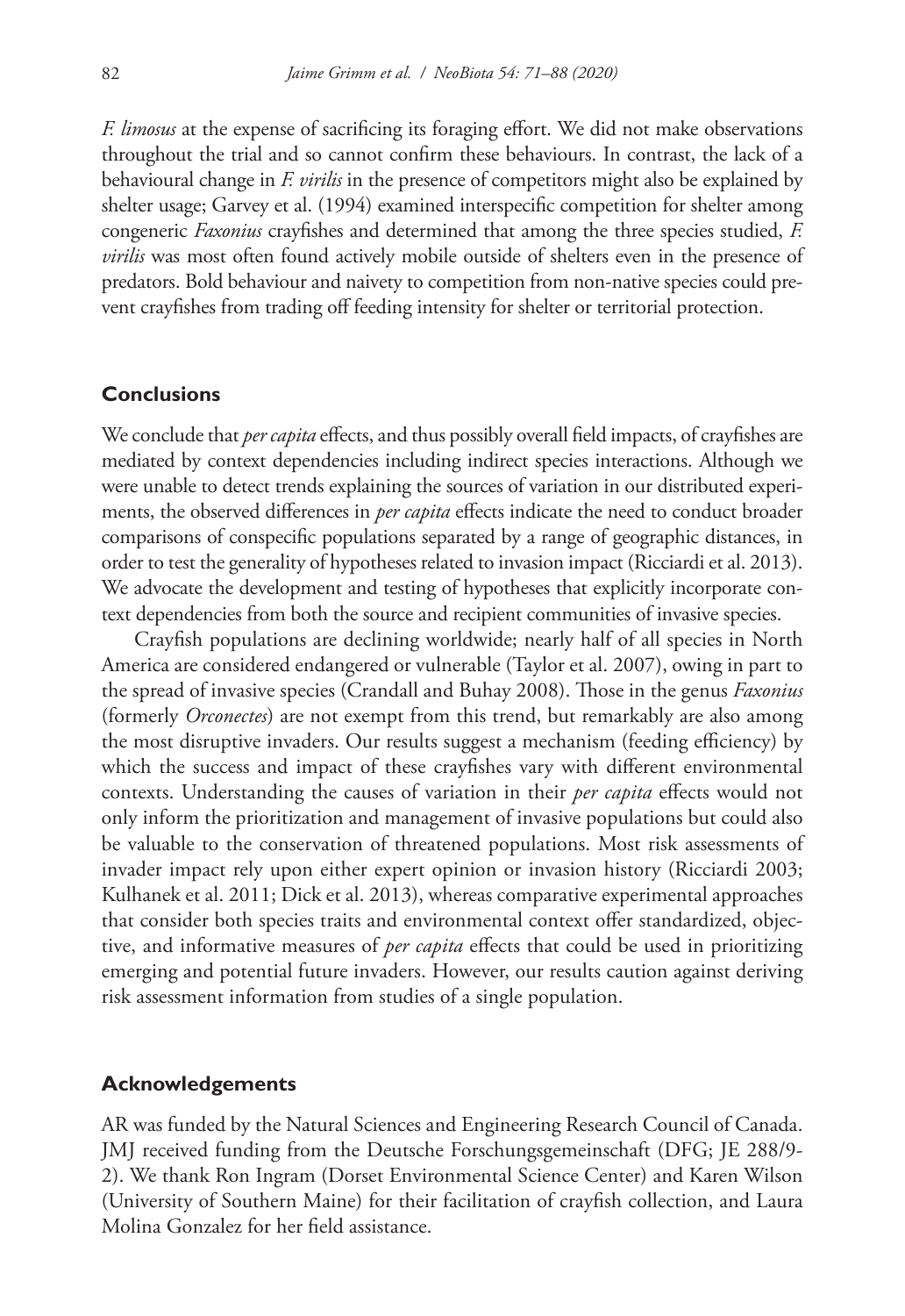#### **References**

- Alexander ME, Dick JTA, O'Connor NE, Haddaway NR, Farnsworth KD (2012) Functional responses of the intertidal amphipod *Echinogammarus marinus*: effects on prey supply, model selection and habitat complexity. Marine Ecology Progress Series 468: 191–202. <https://doi.org/10.3354/meps09978>
- Alexander ME, Dick JTA, Weyl OLF, Robinson TB, Richardson DM (2014) Existing and emerging high impact invasive species are characterized by higher functional responses than natives. Biology Letters 10: 20130946. <https://doi.org/10.1098/rsbl.2013.0946>
- Barrios-O'Neill D, Dick JTA, Ricciardi A, MacIsaac HJ, Emmerson MC (2014) Deep impact: *in situ* functional responses reveal context-dependent interactions between vertically migrating invasive and native mesopredators and shared prey. Freshwater Biology 59: 2194– 2203.<https://doi.org/10.1111/fwb.12423>
- Boets P, Laverty C, Fukuda S, Verreycken H, Green K, Britton RJ, Caffrey J, Goethals PLM, Pegg J, Médoc V, Dick JTA (2019) Intra- and intercontinental variation in the functional responses of a high impact alien invasive fish. Biological Invasions 21: 1751–1762. [https://](https://doi.org/10.1007/s10530-019-01932-y) [doi.org/10.1007/s10530-019-01932-y](https://doi.org/10.1007/s10530-019-01932-y)
- Borer ET, Harpole WS, Adler PB, Lind EM, Orrock JL, Seabloom EW, Smith MD (2014) Finding generality in ecology: a model for globally distributed experiments. Methods in Ecology and Evolution 5: 65–73.<https://doi.org/10.1111/2041-210X.12125>
- Buřič M, Kozák P, Vích P (2008) Evaluation of different marking methods for spiny-cheek crayfish (*Orconectes limosus*). Knowledge and Management of Aquatic Ecosystems 389: 02. <https://doi.org/10.1051/kmae:2008004>
- Carlsson NOL, Bronmark C, Hansson L (2004) Invading herbivory: the golden apple snail alters ecosystem functioning in Asian wetlands. Ecology 85: 1575–1580. [https://doi.](https://doi.org/10.1890/03-3146) [org/10.1890/03-3146](https://doi.org/10.1890/03-3146)
- Clark J, Kershner M (2006) Size-dependent effects of visible implant elastomer marking on crayfish (*Orconectes obscurus*) growth, mortality, and tag retention. Crustaceana 79: 275– 284.<https://doi.org/10.1163/156854006776759635>
- Dick JTA, Alexander ME, Ricciardi A, Laverty C, Downey PO, Xu M, Jeschke JM, Saul W-C, Hill MP, Wasserman R, Barrios-O'Neill D, Weyl OLF, Shaw RH (2017a) Functional responses can unify invasion ecology. Biological Invasions 19: 1667–1672. [https://doi.](https://doi.org/10.1007/s10530-016-1355-3) [org/10.1007/s10530-016-1355-3](https://doi.org/10.1007/s10530-016-1355-3)
- Dick JTA, Alexander ME, Ricciardi A, Laverty C, Downey PO, Xu M, Jeschke JM, Saul W-C, Hill MP, Wasserman R, Barrios-O'Neill D, Weyl OLF, Shaw RH (2017b) Fictional responses from Vonesh et al. Biological Invasions 19: 1677–1678. [https://doi.org/10.1007/](https://doi.org/10.1007/s10530-016-1360-6) [s10530-016-1360-6](https://doi.org/10.1007/s10530-016-1360-6)
- Dick JTA, Gallagher K, Avlijas S, Clarke H, Lewis S, Leung S, Minchin D, Caffrey J, Alexander M, Maguire C, Harrod C, Reid N, Haddaway N, Farnsworth K, Penk M, Ricciardi A (2013) Ecological impacts of an invasive predator explained and predicted by comparative functional responses. Biological Invasions 15: 837–846.<https://doi.org/10.1007/s10530-012-0332-8>
- Dlugosch KM, Parker IM (2008) Founding events in species invasions: genetic variation, adaptive evolution, and the role of multiple introductions. Molecular Ecology 17: 431–449. <https://doi.org/10.1111/j.1365-294X.2007.03538.x>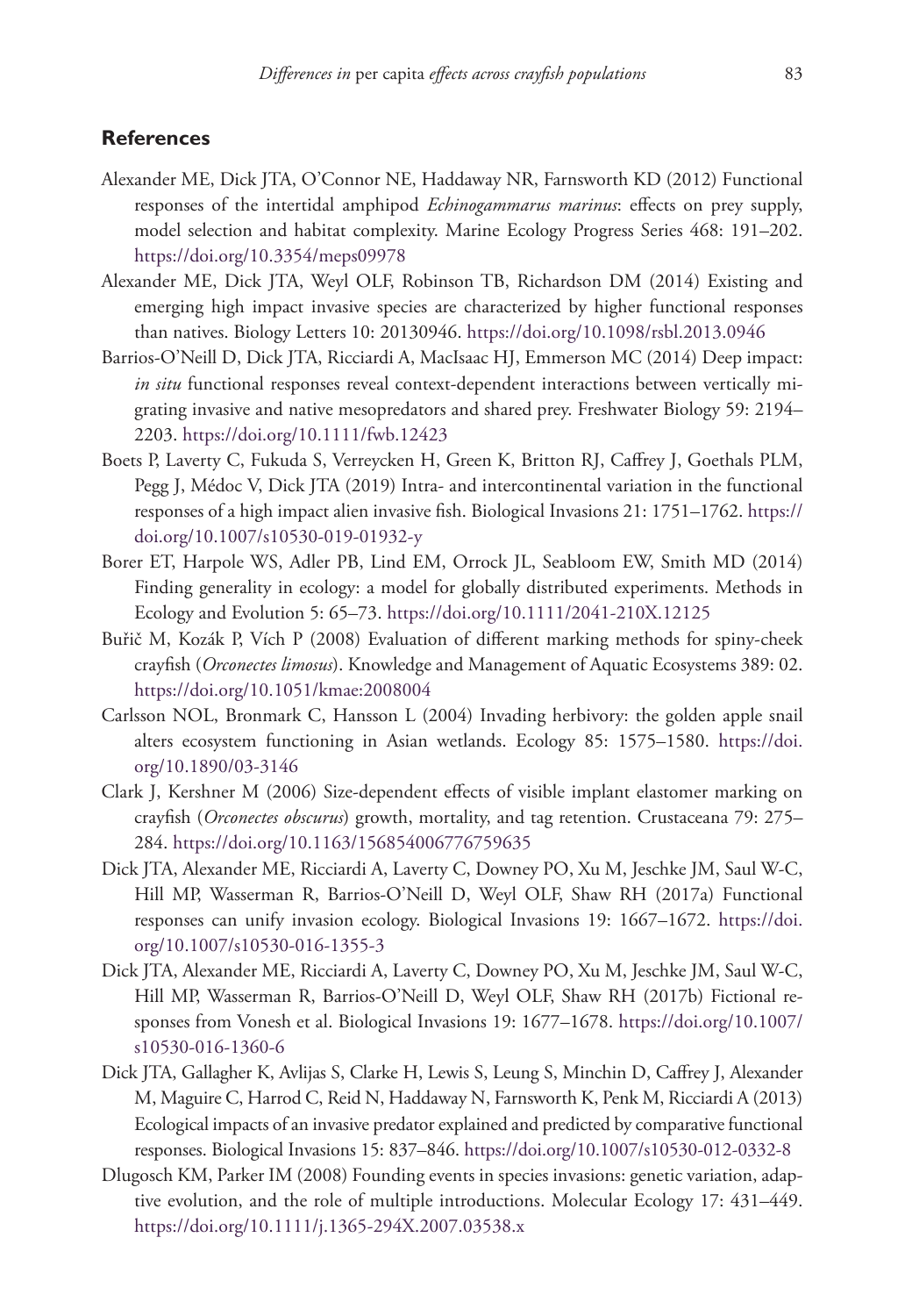- Dubé J, Desroches JF (2007) Les écrevisses du Québec. Ministère des Ressources naturelles et de la Faune (Quebec), Direction de l'aménagement de la faune de l'Estrie, de Montréal et de la Montérégie, Longueuil, 66 pp.
- Eggleston DB (1990) Behavioural mechanisms underlying variable functional responses of blue crabs, *Callinectes sapidus* feeding on juvenile oysters *Crassostrea virginica.* Journal of Animal Ecology 59: 615–630. <https://doi.org/10.2307/4884>
- Evangelista C, Cucherousset J, Lecerf A (2019) Contrasting ecological impacts of geographically close invasive populations. Oecologia 189: 529–536. [https://doi.org/10.1007/s00442-](https://doi.org/10.1007/s00442-018-04333-5) [018-04333-5](https://doi.org/10.1007/s00442-018-04333-5)
- Fraser LH, Henry HAL, Carlyle CN, White SR, Beierkuhnlein C, Cahill Jr JR, Casper BB, Cleland E, Collins SL, Dukes JS, Knapp AK, Lind E, Long R, Luo Y, Reich PB, Smith MD, Sternberg M, Turkington R (2013) Coordinated distributed experiments: an emerging tool for testing global hypotheses in ecology and environmental science. Frontiers Ecology and the Environment 11: 147–155.<https://doi.org/10.1890/110279>
- Garvey JE, Stein RA, Thomas HM (1994) Assessing how fish predation and interspecific prey competition influence crayfish assemblage. Ecology 75: 532–547. [https://doi.](https://doi.org/10.2307/1939556) [org/10.2307/1939556](https://doi.org/10.2307/1939556)
- Goessmann C, Hemelrijk C, Huber R (2000) The formation and maintenance of crayfish hierarchies: behavioral and self-structuring properties. Behavioral Ecology and Sociobiology 48: 418–428.<https://doi.org/10.1007/s002650000222>
- Haddaway NR, Wilcox RH, Heptonstall REA, Griffiths HM, Mortimer RJG, Christmas M, Dunn AM (2012) Predatory functional response and prey choice identity predation differences between native/invasive and parasitized/unparasitized crayfish. PLoS ONE 7: e32229.<https://doi.org/10.1371/journal.pone.0032229>
- Hassell MP, Lawton JH, Beddington JR (1977) Sigmoid functional responses by invertebrate predators and parasitoids. Journal of Animal Ecology 46: 249–262. [https://doi.](https://doi.org/10.2307/3959) [org/10.2307/3959](https://doi.org/10.2307/3959)
- Hayes NM, Butkas KJ, Olden JD, Vander Zanden MJ (2009) Behavioural and growth differences between experienced and naïve populations of a native crayfish in the presence of invasive rusty crayfish. Freshwater Biology 54: 1876–1887. [https://doi.org/10.1111/j.1365-](https://doi.org/10.1111/j.1365-2427.2009.02237.x) [2427.2009.02237.x](https://doi.org/10.1111/j.1365-2427.2009.02237.x)
- Henttonen P, Huner JV (1999) The introduction of alien species of crayfish in Europe: a historical introduction. In: Gherardi F, Holdich DM (Eds) Crustacean Issues 11: Crayfish in Europe as Alien Species. AA Balkema, Rotterdam/Brookfield, 13–22. [https://doi.](https://doi.org/10.1201/9781315140469-2) [org/10.1201/9781315140469-2](https://doi.org/10.1201/9781315140469-2)
- Holling CS (1959) Some characteristics of simple types of predation and parasitism. Canadian Entomologist 91: 385–398.<https://doi.org/10.4039/Ent91385-7>
- Iacarella JC, Dick JTA, Ricciardi A (2015a) A spatio-temporal contrast of the predatory impact of an invasive freshwater crustacean. Diversity and Distributions 21: 803–812. [https://doi.](https://doi.org/10.1111/ddi.12318) [org/10.1111/ddi.12318](https://doi.org/10.1111/ddi.12318)
- Iacarella JC, Dick JTA, Alexander ME, Ricciardi A (2015b) Ecological impacts of invasive alien species along temperature gradients: testing the role of environmental matching. Ecological Applications 25: 706–716.<https://doi.org/10.1890/14-0545.1>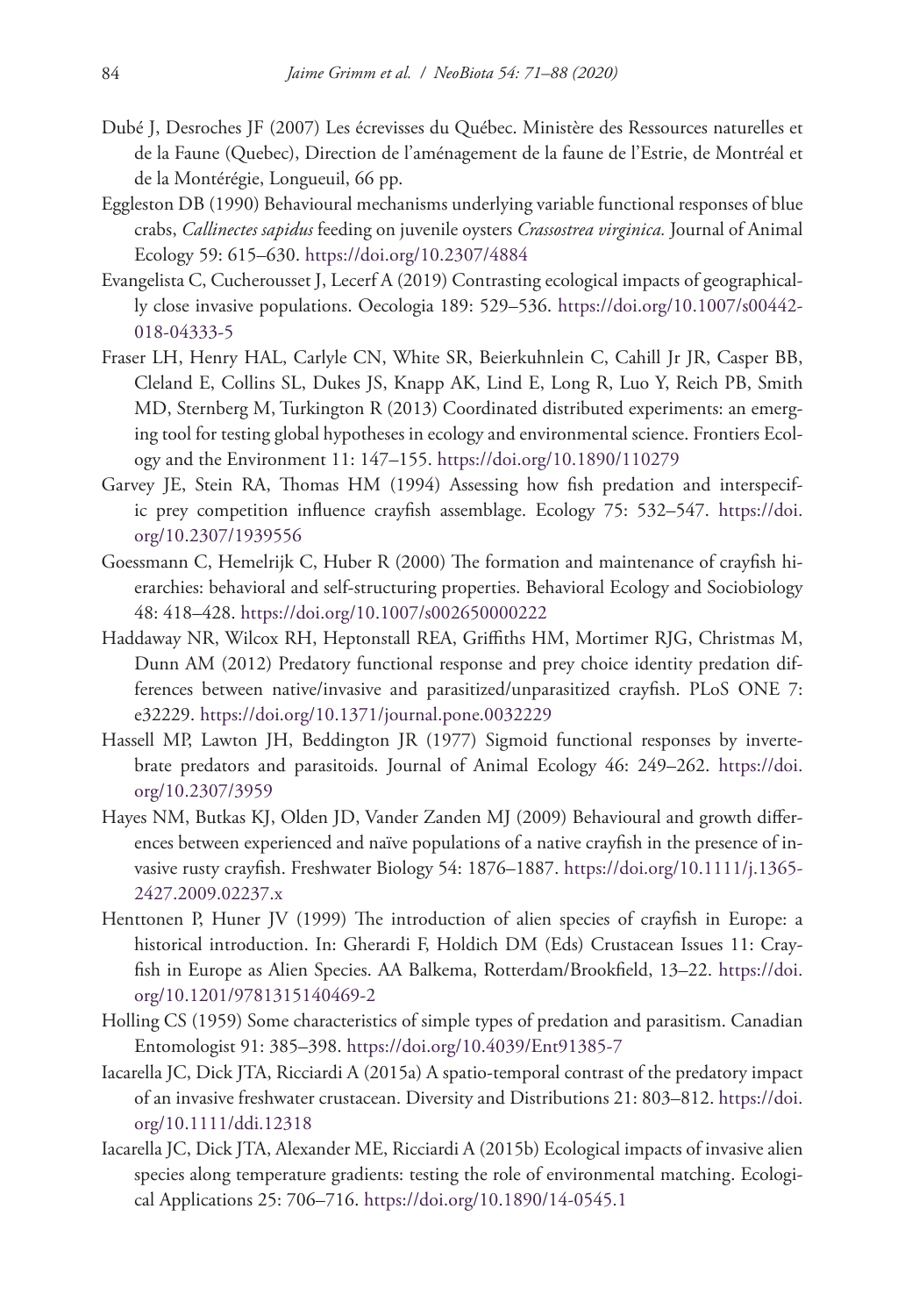- Iacarella JC, Mankiewicz PS, Ricciardi A (2015c) Negative competitive effects of invasive plants change with time since invasion. Ecosphere 6: art123.<https://doi.org/10.1890/ES15-00147.1>
- Jeschke JM, Bacher S, Blackburn TM, Dick JTA, Essl F, Evans T, Gaertner M, Hulme PE, Kühn I, Mrugała A, Pergl J, Pyšek P, Rabitsch W, Ricciardi A, Richardson DM, Sendek A, Vilà M, Winter M, Kumschick S (2014) Defining the impact of non-native species. Conservation Biology 28: 1188–1194. <https://doi.org/10.1111/cobi.12299>
- Jeschke JM, Kopp M, Tollrian R (2004) Consumer-food systems: why type I functional responses are exclusive to filter feeders. Biological Reviews 79: 337–349. [https://doi.](https://doi.org/10.1017/S1464793103006286) [org/10.1017/S1464793103006286](https://doi.org/10.1017/S1464793103006286)
- Klocker CA, Strayer DL (2004) Interactions among an invasive crayfish (*Orconectes rusticus*), a native crayfish (*Orconectes limosus*), and native bivalves (Sphaeriidae and Unionidae). Northeastern Naturalist 11: 167–178. [https://doi.org/10.1656/1092-6194\(2004\)011\[0167:IAA](https://doi.org/10.1656/1092-6194(2004)011%5B0167:IAAICO%5D2.0.CO;2) [ICO\]2.0.CO;2](https://doi.org/10.1656/1092-6194(2004)011%5B0167:IAAICO%5D2.0.CO;2)
- Kulhanek, SA, Ricciardi A, Leung B (2011) Is invasion history a useful tool for predicting the impacts of the world's worst aquatic invasive species? Ecological Applications 21: 189–202. <https://doi.org/10.1890/09-1452.1>
- Lele SF, Pârvulescu L (2017) Experimental evidence of the successful invader *Orconectes limosus*  outcompeting the native *Astacus leptodactylus* in acquiring shelter and food. Biologia 72: 877–885.<https://doi.org/10.1515/biolog-2017-0094>
- Lockwood JL, Hoopes MF, Marchetti MP (2013) Invasion Ecology. Wiley-Blackwell, Oxford, 444 pp.
- Maynard BJ, Wellnitz TA, Zanini N, Wright WG, Dezfuli BS (1998) Parasite-altered behaviour in a crustacean intermediate host: field and laboratory studies. Journal of Parasitology 84: 1102–1106.<https://doi.org/10.2307/3284656>
- Médoc V, Albert H, Spataro T (2015) Functional response comparisons among freshwater amphipods: ratio-dependence and higher predation for *Gammarus pulex* compared to the non-natives *Dikerogammarus villosus* and *Echinogammarus berilloni*. Biological Invasions 17: 3625–3637.<https://doi.org/10.1007/s10530-015-0984-2>
- Morrison ME, Hay ME (2011) Feeding and growth of native, invasive and non-invasive alien apple snails (Ampulariidae) in the United States: invasive eat more and grow more. Biological Invasions 13: 945–955. <https://doi.org/10.1007/s10530-010-9881-x>
- Nyström P (2005) Non-lethal predator effects on the performance of a native and an exotic crayfish species. Freshwater Biology 50: 1938–1949. [https://doi.org/10.1111/j.1365-](https://doi.org/10.1111/j.1365-2427.2005.01438.x) [2427.2005.01438.x](https://doi.org/10.1111/j.1365-2427.2005.01438.x)
- Paolucci E, MacIsaac HJ, Ricciardi A (2013) Origin matters: alien consumers inflict greater damage on prey populations than do native consumers. Diversity and Distributions 19: 988–995.<https://doi.org/10.1111/ddi.12073>
- Pintor LM, Sih A (2009) Differences in the growth and behavior of native and introduced populations of an invasive crayfish. Biological Invasions 11: 1895–1902. [https://doi.](https://doi.org/10.1007/s10530-008-9367-2) [org/10.1007/s10530-008-9367-2](https://doi.org/10.1007/s10530-008-9367-2)
- Pintor LM, Sih A, Bauer ML (2008) Differences in aggression, activity and boldness between native and introduced populations of an invasive crayfish. Oikos 117: 1629–1636. [https://](https://doi.org/10.1111/j.1600-0706.2008.16578.x) [doi.org/10.1111/j.1600-0706.2008.16578.x](https://doi.org/10.1111/j.1600-0706.2008.16578.x)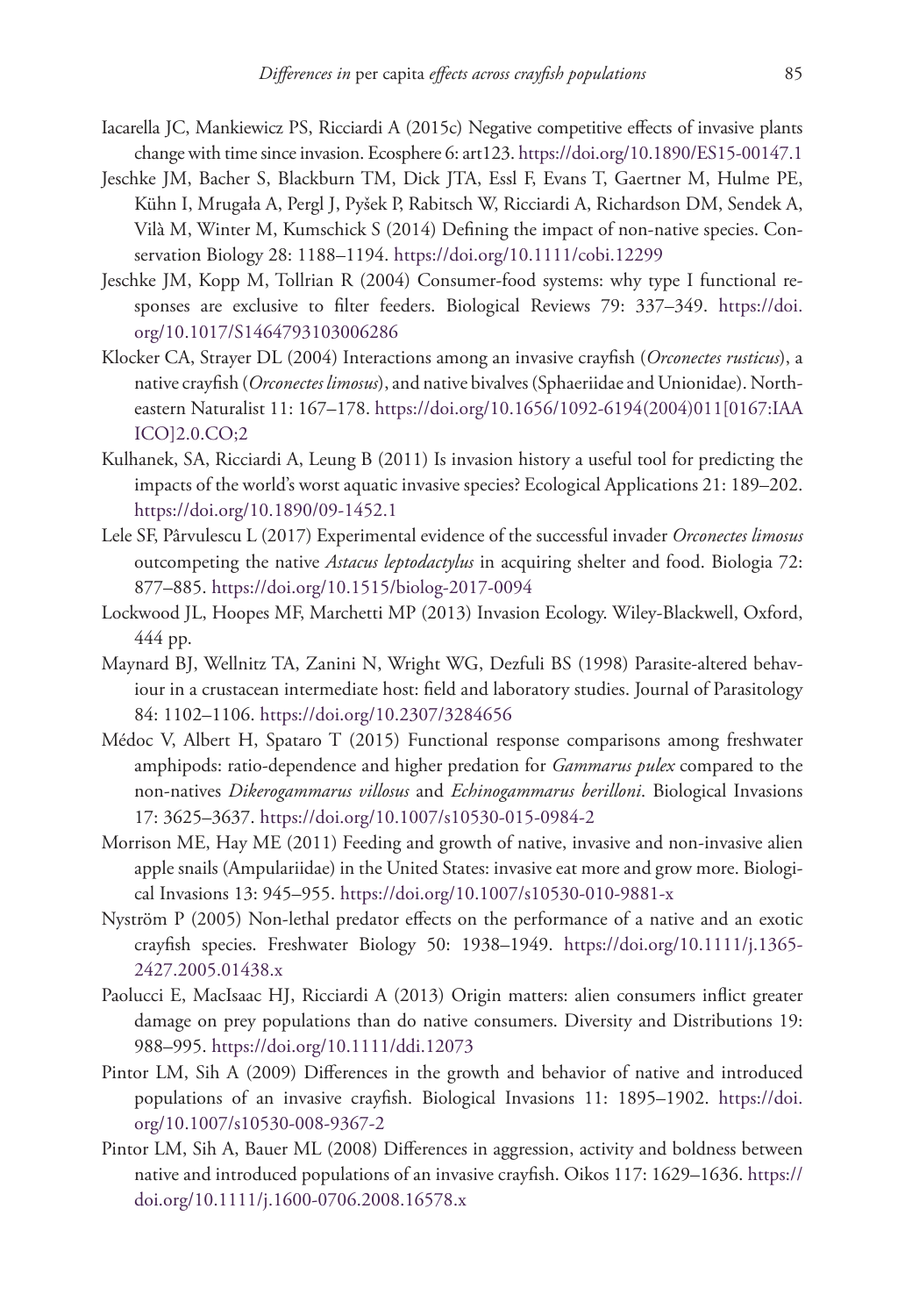- Pritchard DW, Paterson RA, Bovy HC, Barrios-O'Neill D (2017) FRAIR: an R package for fitting and comparing consumer functional responses. Methods in Ecology and Evolution 8: 1528–1534.<https://doi.org/10.1111/2041-210X.12784>
- Rehage JS, Barnett BK, Sih A (2005) Foraging behaviour and invasiveness: do invasive *Gambusia* exhibit higher feeding rates and broader diets than their noninvasive relatives? Ecology of Freshwater Fishes 14: 352–360.<https://doi.org/10.1111/j.1600-0633.2005.00109.x>
- Reynolds J, Souty-Grosset C, Richardson A (2013) Ecological roles of crayfish in freshwater and terrestrial habitats. Freshwater Crayfish 19: 197–218. [https://hal.archives-ouvertes.fr/](https://hal.archives-ouvertes.fr/hal-00955983) [hal-00955983](https://hal.archives-ouvertes.fr/hal-00955983)
- Ricciardi A (2003) Predicting the impacts of an introduced species from its invasion history: an empirical approach applied to zebra mussel invasions. Freshwater Biology 48: 972–981. <https://doi.org/10.1046/j.1365-2427.2003.01071.x>
- Ricciardi A, Hoopes MF, Marchetti MP, Lockwood JL (2013) Progress toward understanding the ecological impacts of non-native species. Ecological Monographs 83: 263–282. [https://](https://doi.org/10.1890/13-0183.1) [doi.org/10.1890/13-0183.1](https://doi.org/10.1890/13-0183.1)
- Rogers D (1972) Random search and insect population models. Journal of Animal Ecology 41: 369–383.<https://doi.org/10.2307/3474>
- Sargent LW, Lodge DM (2014) Evolution of invasive traits in nonindigenous species: increased survival and faster growth in invasive populations of rusty crayfish (*Orconectes rusticus*). Evolutionary Applications 7: 949–961. <https://doi.org/10.1111/eva.12198>
- Swecker CD, Jones TG, Donahue K, McKinney D, Smith GD (2010) The extirpation of *Orconectes limosus* (spinycheek crayfish) populations in West Virginia. Southeastern Naturalist 9(sp3): 155–164.<https://doi.org/10.1656/058.009.s306>
- Souty-Grosset C, Holdich DM, Noël PY, Reynolds JD, Haffner P (2006) Atlas of Crayfish in Europe. Muséum national d'Histoire naturelle, Paris: 187 pp.
- Taylor CA, Schuster GA, Cooper JE, DiStefano RJ, Eversole AG, Hamr P, Hobbs HH, Robison HW, Skelton CE, Thoma RF (2007) A reassessment of the conservation status of crayfishes of the United States and Canada after 10+ years of increased awareness. Fisheries 32: 372–389. [https://doi.org/10.1577/1548-8446\(2007\)32\[372:AROTCS\]2.0.CO;2](https://doi.org/10.1577/1548-8446(2007)32%5B372:AROTCS%5D2.0.CO;2)
- Tsutsui ND, Suarez AV, Grosberg RK (2003) Genetic diversity, asymmetrical aggression and recognition in a widespread invasive species. Proceedings of the National Academy of Sciences USA 100: 1078–1083.<https://doi.org/10.1073/pnas.0234412100>
- Vellend M, Drummond EBM, Muir JL (2009) Ecological differentiation among genotypes of dandelions (*Taraxacum officinale*). Weed Science 57: 410–416. [https://doi.org/10.1614/](https://doi.org/10.1614/WS-09-004.1) [WS-09-004.1](https://doi.org/10.1614/WS-09-004.1)
- Vonesh J, McCoy M, Altwegg R, Landi P, Measey J (2017) Functional responses can't unify invasion ecology. Biological Invasions 19: 1667–1672. <https://doi.org/10.1007/s10530-016-1355-3>
- Wasserman RJ, Alexander ME, Dalu T, Ellender BR, Kaiser H, Weyl OLF (2016) Using functional responses to quantify interaction effects among predators. Functional Ecology 30: 1988–1998.<https://doi.org/10.1111/1365-2435.12682>
- Yokomizo H, Takada T, Fukaya K, Lambrinos JG (2017) The influence of time since introduction on the population growth of introduced species and the consequences for management. Population Ecology 59: 89–97. <https://doi.org/10.1007/s10144-017-0581-6>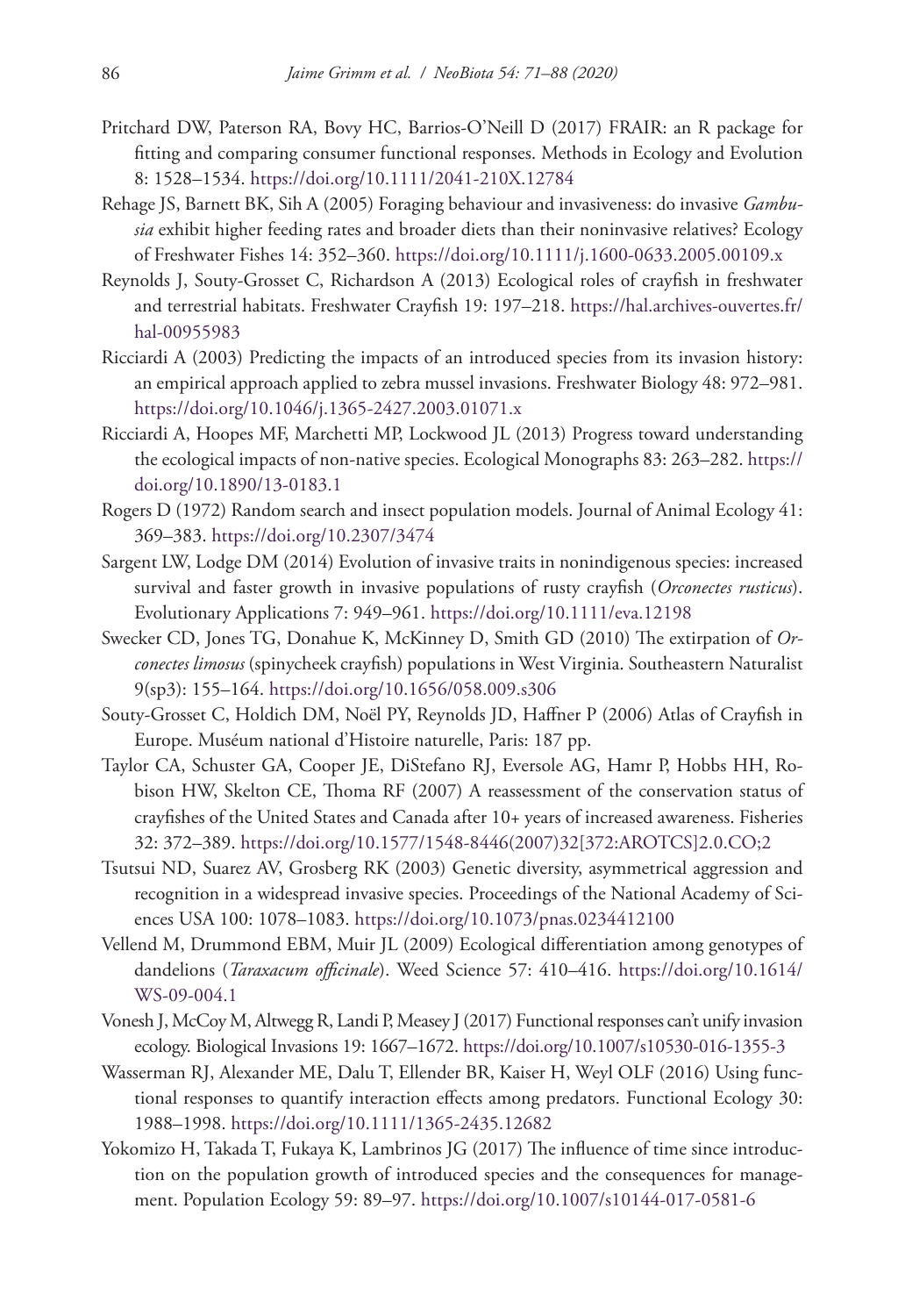# **Supplementary material 1**

#### **Crayfish size and weight**

Authors: Jaime Grimm, Jaimie T.A. Dick, Hugo Verreycken, Jonathan M. Jeschke, Stefan Linzmaier, Anthony Ricciardi

Data type: measurement

Explanation note: Body weights and carapace lengths of individuals.

Copyright notice: This dataset is made available under the Open Database License [\(http://opendatacommons.org/licenses/odbl/1.0/](http://opendatacommons.org/licenses/odbl/1.0/)). The Open Database License (ODbL) is a license agreement intended to allow users to freely share, modify, and use this Dataset while maintaining this same freedom for others, provided that the original source and author(s) are credited.

Link: <https://doi.org/10.3897/neobiota.54.38668.suppl1>

## **Supplementary material 2**

#### **Statistical techniques**

Authors: Jaime Grimm, Jaimie T.A. Dick, Hugo Verreycken, Jonathan M. Jeschke, Stefan Linzmaier, Anthony Ricciardi

Data type: statistical data

Explanation note: Details of statistical methods.

Copyright notice: This dataset is made available under the Open Database License [\(http://opendatacommons.org/licenses/odbl/1.0/](http://opendatacommons.org/licenses/odbl/1.0/)). The Open Database License (ODbL) is a license agreement intended to allow users to freely share, modify, and use this Dataset while maintaining this same freedom for others, provided that the original source and author(s) are credited.

Link: <https://doi.org/10.3897/neobiota.54.38668.suppl2>

## **Supplementary material 3**

# **Locations of crayfish populations**

Authors: Jaime Grimm, Jaimie T.A. Dick, Hugo Verreycken, Jonathan M. Jeschke, Stefan Linzmaier, Anthony Ricciardi

Data type: occurrence

Explanation note: Geographical coordinates of populations.

Copyright notice: This dataset is made available under the Open Database License [\(http://opendatacommons.org/licenses/odbl/1.0/](http://opendatacommons.org/licenses/odbl/1.0/)). The Open Database License (ODbL) is a license agreement intended to allow users to freely share, modify, and use this Dataset while maintaining this same freedom for others, provided that the original source and author(s) are credited.

Link: <https://doi.org/10.3897/neobiota.54.38668.suppl3>